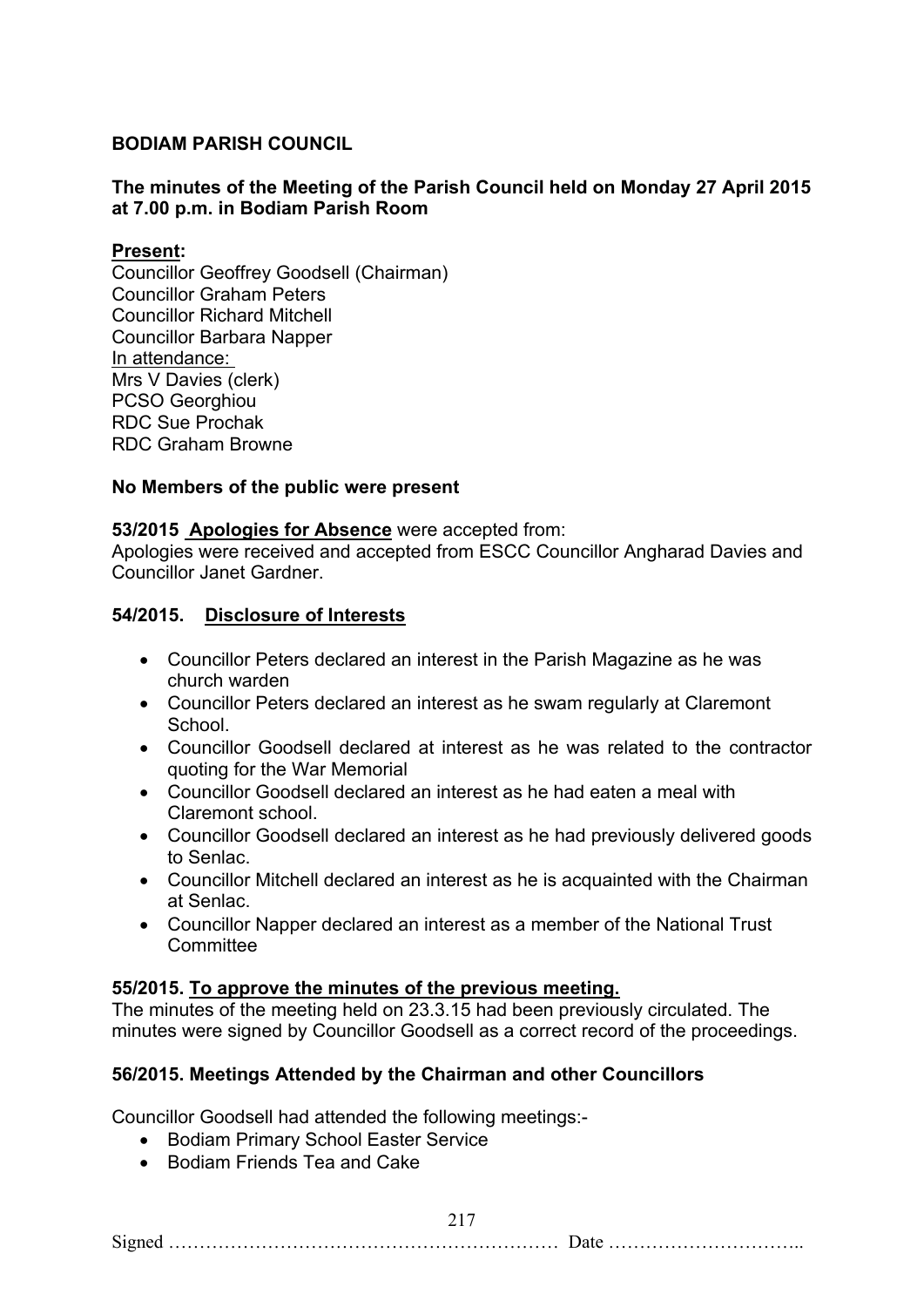• Transport Accessibility Group

Councillor Mitchell had spoken to BT Open Reach. There was a slight delay in the superfast broadband.

Councillor Napper had attended the National Trust Committee Meeting. **57/2015 Crime and Disorder**

PCSO Georghiou had dealt with an incident caused by a loose man-hole cover. Shed breaks were still occurring.

# **58/2015 – Planning Applications - None**

## **59/2015 – Trees and Footpaths**

 Councillor Mitchell had contacted ESCC regarding footpath 10b – Blacksmiths Field. The Rangers had inspected the path and found water ingress. It was assigned for Rangers clearance.

### **60/2015 - Bodiam Parish Council**

- a) Parish Magazine. There was a new editor. Residents were encouraged to submit articles to Liz Moore.
- b) Housing Needs Survey Councillor Peters had received an enquiry as to whether Bodiam wanted to complete a Housing Needs Survey.

### Resolution

Clerk to invite AIRS to come along to a Parish Council meeting.

c) Parish Assembly -26 March 2015.

This had been very successful.

d) National Trust. The National Trust had requested that parking on the Recreation Ground on 13th September for Bodiam Triathalon.

### **Resolution**

The Parish council agreed to the hire at a rate of £150 with the provision that the parking was undertaken by National Trust employees.

e) Workplace Pensions

All employers were obliged to join a workplace pension scheme.

### Resolution

The clerk would be the point of contact for the HMRC Pensions Regulator regarding the Staging Date for Bodiam.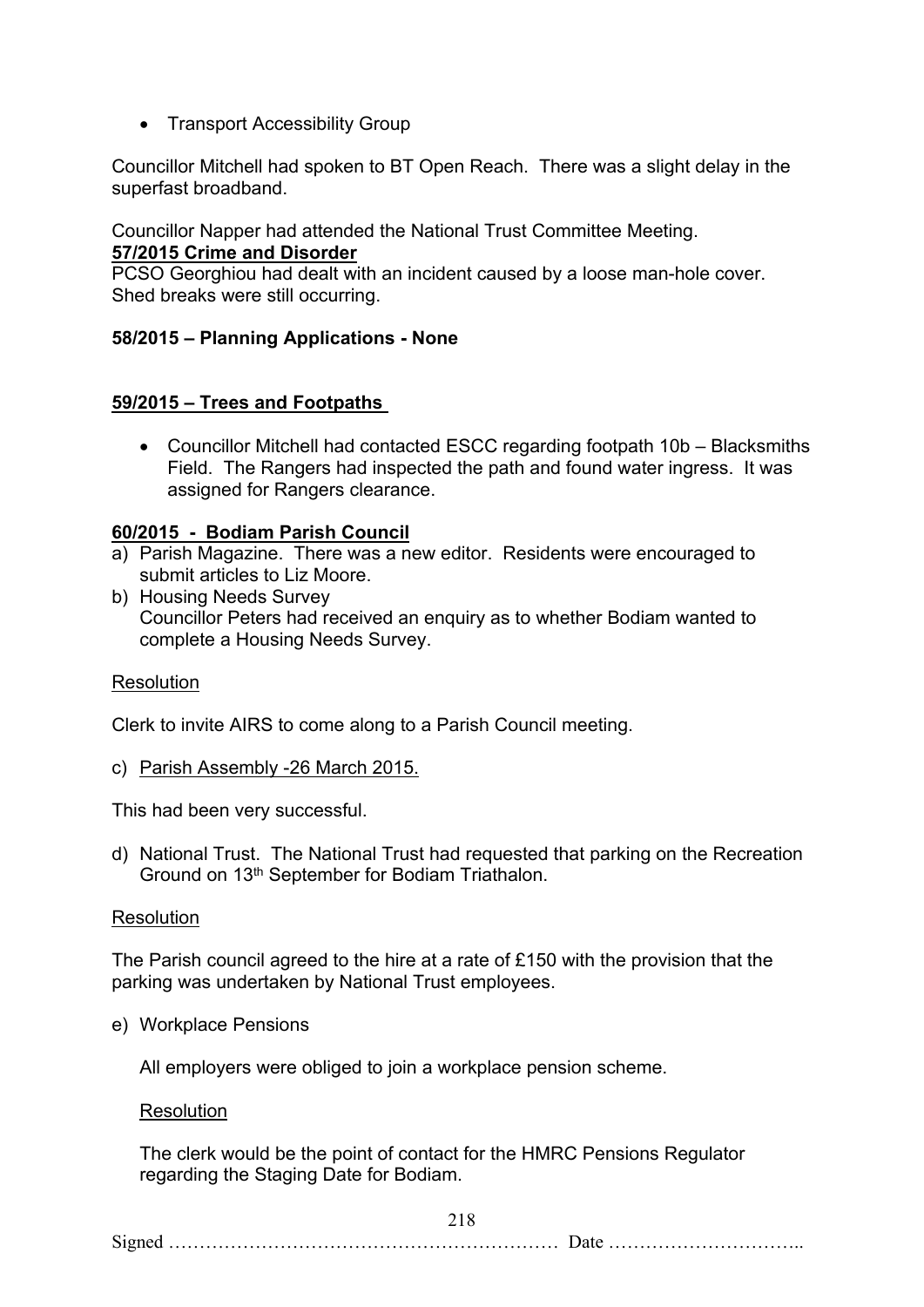- f) Bus Service. Councillor Goodsell reported that the Sunday Bus services had ceased as the contract had finished. The Bus service would run the Bank Holiday Monday service. Discussion took place as to whether the 349 was accessible for disabled passengers. In theory every service was wheelchair accessible.
- g) War Memorial. The repairs were awaited for the War Memorial.

## **61/2015 - Rother District Council**

The ballot count for the General election would take place on the night of the election 7 May. The ballot count for District Councillors would take place the following day. There had been a special emergency meeting of the council to comply with regulations to make the payments transparent.

## **62/2015- East Sussex County council**

There was no report.

## **63/2015 - Recreation Ground**

a) Changing rooms: general up-keep, inspections and security. Croft Glass had been awarded the contract for three replacement windows in the Pavilion.

The Parish Council accepted the quotation from E Cloute for £140 plus VAT to repair the balcony on the pavilion.

b) Bookings: Senlac, Claremont School. Bodiam Cricket Club. The grass cutting contractor had been informed of all the dates of the bookings.

## 64/2015 Finances

- a) Review of Financial Regulations The Parish Council reviewed the Financial Regulations
- b) To receive RFO report and balances The monthly financial reports and balances were presented. Balances: Current and Deposit accounts as of 12.4.15: £18,137.35 outstanding cheques**:** £629. Councillor Goodsell scrutinized the invoices and vouchers. The statements were not verified as they were with the internal auditor.
- b) to authorise payments and note receipts

| <b>Receipts</b>                       |                                  |          |                    |
|---------------------------------------|----------------------------------|----------|--------------------|
| 4.4.14                                | Precept                          | £4412.50 |                    |
| 4.4.14                                | <b>Council Tax Support Grant</b> | £385.16  |                    |
| <b>Cheques for payment</b><br>CHEQ NO | PAYEE                            |          | AMOUNT DESCRIPTION |
|                                       |                                  | 219      |                    |
|                                       |                                  |          |                    |